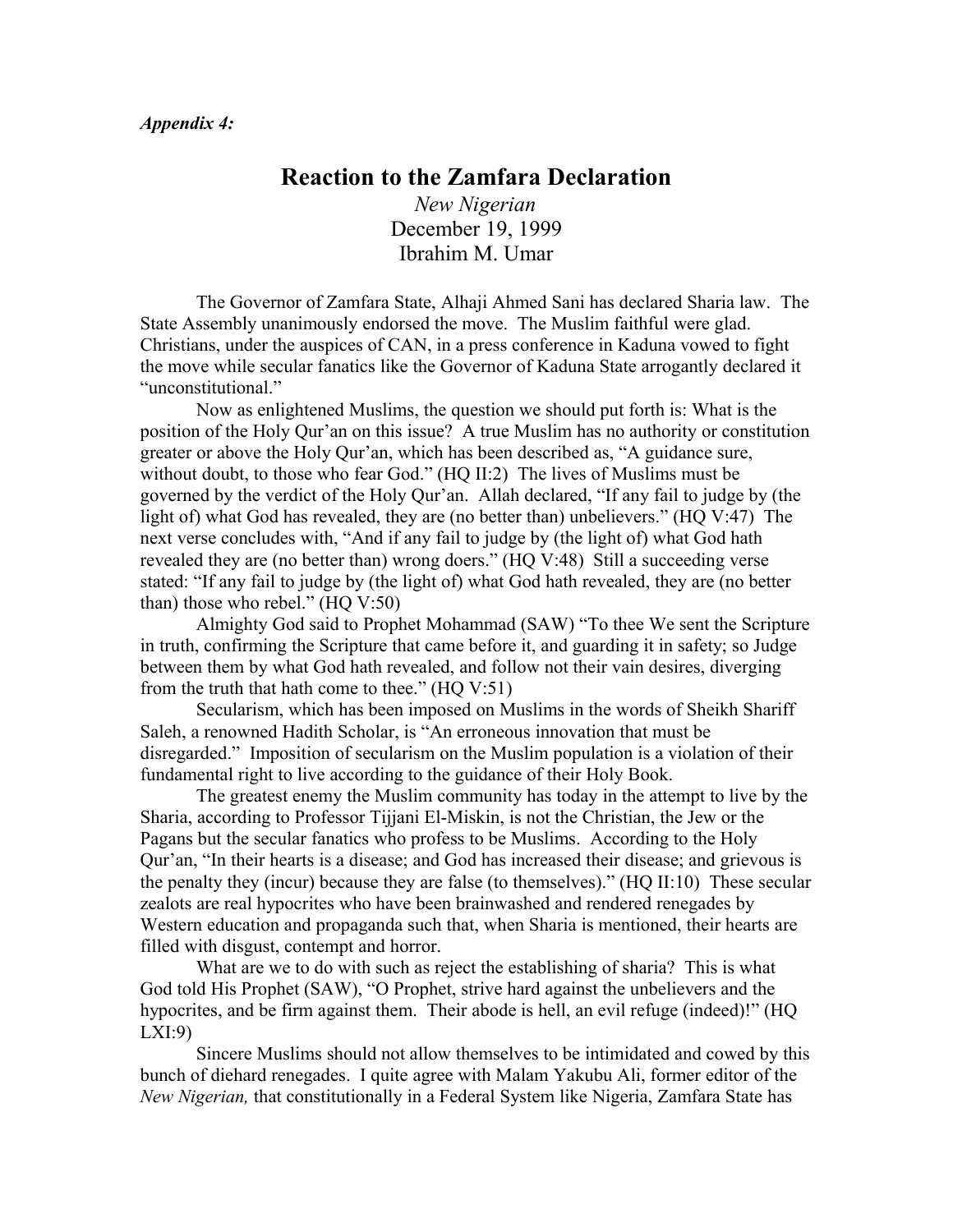the right to adopt Sharia, and that if for all the past decades Muslims were tolerant of secularism being forced upon them, why can't these secular fundamentalists also be tolerant of Muslims choice done through a democratic means? We now know who have zero tolerance.

Governor Makarfi and his likes should be warned of God's ultimatum. "Those who reject the Book (Qur'an) and the (revelations) with which We sent Our apostles shall soon know, when the yokes shall be round their necks, and the chains; they shall be dragged in the boiling fetid fluid; then in the fire shall they be burned." (HQ XL:70-72)

Similarly governor Makarfi and his likes are only expressing their ignorance by pointing out that there are followers of other religions in Zamfara. Sharia is only applied on Muslims; its aim is purely justice and it respects the rights of non-Muslims to live according to their culture and laws. Those who vainly argue that Muslims are allowed to perform their prayers and already have Sharia courts that administer Muslim personal law such as marriage and inheritance should answer God: "Then is it only a part of the Book that you believe in, and do you reject the rest?" (HQ II:85) Islam is a complete way of life. Our politics, economy, social and cultural affairs, as well as external relations as Muslims, must be conducted in accordance with Qur'anic provisions. The constitution which we have is promulgated by mere filthy mortals. It is just a medley of confusion that does not deserve any recognition (above the Qur'an) from any sincere Muslim. The power and authority to make laws belongs to God and God alone. Those who abrogate unto themselves this power are no better than Pharaoh and they will definitely end up in hell with him, accursed and rejected.

To all sincere Muslims our reaction to Zamfara Declaration should be positive and cheerful. According to Malam Ali Gabciya, Imam University of Maiduguri Central Mosque, "It is not a matter of personal opinion. All of us should congratulate Governor Sani. Sharia will reduce social vices. We hope other states will follow suit."

As to the Christian Association of Nigeria (CAN), their reaction is not surprising. Their religion has never been propagation or defence of Christianity, but opposition to Islam. Their threats are but empty rantings of desperate men with neither focus nor wisdom. The only good thing is that we have serious Christians like Reverend Maikudi from Jos, who went on air over the BBC and declared that the same tenets of the Islamic Sharia are enshrined in the Bible and the declaration of Sharia in Zamfara is a welcome decision as it will curtail social vices like prostitution, theft, disrespect to parents, consumption of intoxicants, adultery, etc. Islamic states from the days of the Holy Prophet (SAW) through the Ottoman Empire down to the Sokoto Caliphate have always provided cover and protection to Christians and allowed them to live according to their laws. It is those without the knowledge of history that express blind fears based on mere assumptions.

However, I agree wholeheartedly with Dr. Usman Bugaje who cautioned that the Sharia should be implemented with absolute wisdom and sincerity. We should not allow euphoria and emotion to blind our vision and perception. If we reduce our march to the ideal Qur'anic state into mob action, terror and violence against others, we will end up doing more harm than good, more so in the exalted name of Sharia. God Himself warns: "O you who believe, stand out firmly for God, as witnesses to fair dealing and let not the hatred of others to you make you swerve to wrong and depart from justice. Be just; that is next to piety, and fear God. For God is well acquainted with all that ye do." (HQ V:9)